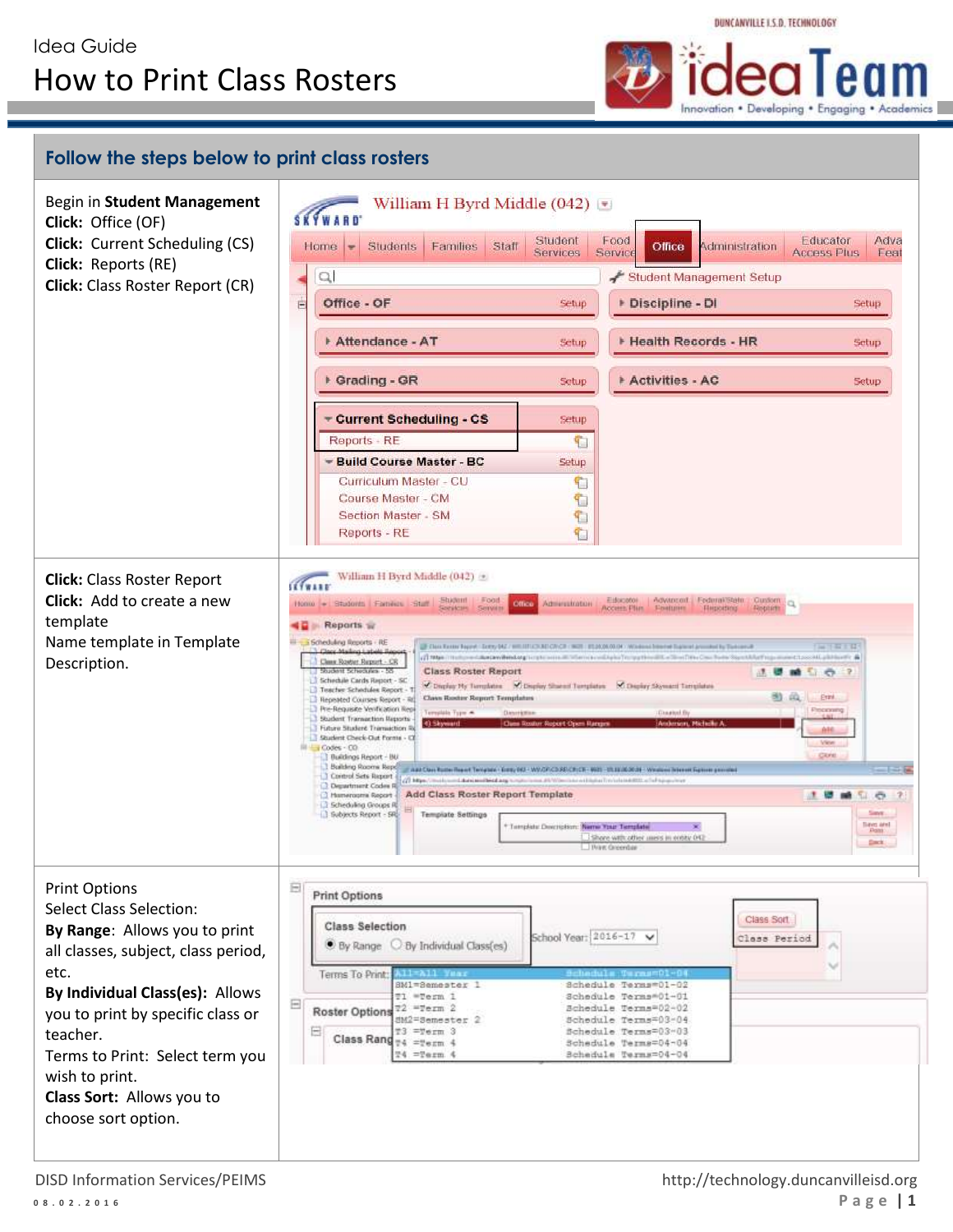## Idea Guide How to Print Class Rosters



DUNCANVILLE J.S.D. TECHNOLOGY

| <b>Class Ranges: In most cases</b><br>leave Class Ranges according to<br>defaults unless you need to<br>print rosters for a specific<br>grade, period, subject or<br>department.<br>All Day Patters: If campus has<br>rotating day, select Day<br>Patterns if you need to print for<br>just A or B days.                                                                | 8<br>Roster Options                                                                                                                                                                                                                                                                                                                                                                                                                                                                                                                                                                                                                                                                                                                                                                                                                                                                                                                                                                                                       |
|-------------------------------------------------------------------------------------------------------------------------------------------------------------------------------------------------------------------------------------------------------------------------------------------------------------------------------------------------------------------------|---------------------------------------------------------------------------------------------------------------------------------------------------------------------------------------------------------------------------------------------------------------------------------------------------------------------------------------------------------------------------------------------------------------------------------------------------------------------------------------------------------------------------------------------------------------------------------------------------------------------------------------------------------------------------------------------------------------------------------------------------------------------------------------------------------------------------------------------------------------------------------------------------------------------------------------------------------------------------------------------------------------------------|
|                                                                                                                                                                                                                                                                                                                                                                         | <b>Class Ranges</b><br>Low<br>High<br>All Scheduling Categories<br>Course/Class:<br>77777777<br>277<br>Categories<br>77777777777<br>Teacher:<br>All Day Patterns<br><b>Day Fallemi</b><br>Class Building:<br>77777<br>99<br>Course Grade:<br>00<br>Course Length:<br>ZZZ<br>ZZZ<br>Subject:<br>222<br>Department:<br>222<br>Course Type:<br>99<br>Class Period:<br>00<br>Cross-Entity Enrollment Classes: Include<br>Cross-Entity Enrolment Classes to Print: "Home" and "Away" V                                                                                                                                                                                                                                                                                                                                                                                                                                                                                                                                         |
| <b>Items to Print:</b><br>Select items to print on the<br>Class Roster.<br><b>Items to Consider: Middle</b><br>Name, Other ID and Advisor.<br>NOTE: Follow FERPA guidelines<br>and remember confidentiality<br>when selecting items to print<br>on class rosters. For daily<br>attendance rosters or<br>substitute rosters, do not print<br>Special Programs Indicator. | ⊟<br>Items to Print<br>Detail Line 1<br>Detail Line 2<br>Print Detail 2 Heading Line<br>Default Entity (4)<br>Special Ed Indicator<br>Student School Code (4)<br>Address (51)<br>Special Ed Indicator: S<br>Middle Name<br>Use Mailing Address 2<br>Locker Number (7)<br>Student Name Key (12)<br>Student's Email Address (31)<br>Locker Combination (15)<br>Date of Birth (11)<br>Head of 2nd Household (24)<br>Advisor (12)<br>Race Code (5)<br>Second Parent Name (24)<br>Home Phone (13)<br>Student Type (5)<br>Confidential Phone<br>Homeroom (6)<br>Work Phone (13)<br>Note: This $($ # $#$ ) indicates the number<br>Student Access Login/Pwd (32)<br>Parent Name (21)<br>of characters an item takes up.<br>Scheduling Categories (10)<br>ID Number<br>Enrollment Dates (22)<br>$\bullet$ Other ID (13)<br>Font Size: Large<br>LEP Indicator<br>Vocational Ed ID (13)<br>$\overline{2}$<br>Detail Line: 1<br>LEP Indicator: L<br>$O$ None<br>Max Chars: 80<br>80<br>Print Other ID Barcode<br>Remaining: 14<br>80 |
| Formatting:<br><b>Click:</b> Double Space Class List<br>(this is a preference but the<br>rosters are easier to read)<br>Teacher Name: Select Full or<br>Short.<br><b>Student Name Print Order:</b><br>First Middle Last or Last First<br>Middle<br><b>Teachers to Print: Select</b><br>Primary                                                                          | Formatting<br>Ouble Space Class List<br>Student Count Display Method<br><b>Teacher Name</b><br>Print One Class Total<br>Print Totals By Semester<br>C Full Name Short Name<br>Print Totals By Term<br><b>Student Name Print Order</b><br>Number of Report Columns<br>First Middle Last<br>© 1 Column C 2 Columns<br>C Last First Middle<br><b>Printing Orientation</b><br><b>Teachers to Print</b><br>● Portrait ○ Landscape<br>All <i>Primary</i>                                                                                                                                                                                                                                                                                                                                                                                                                                                                                                                                                                        |